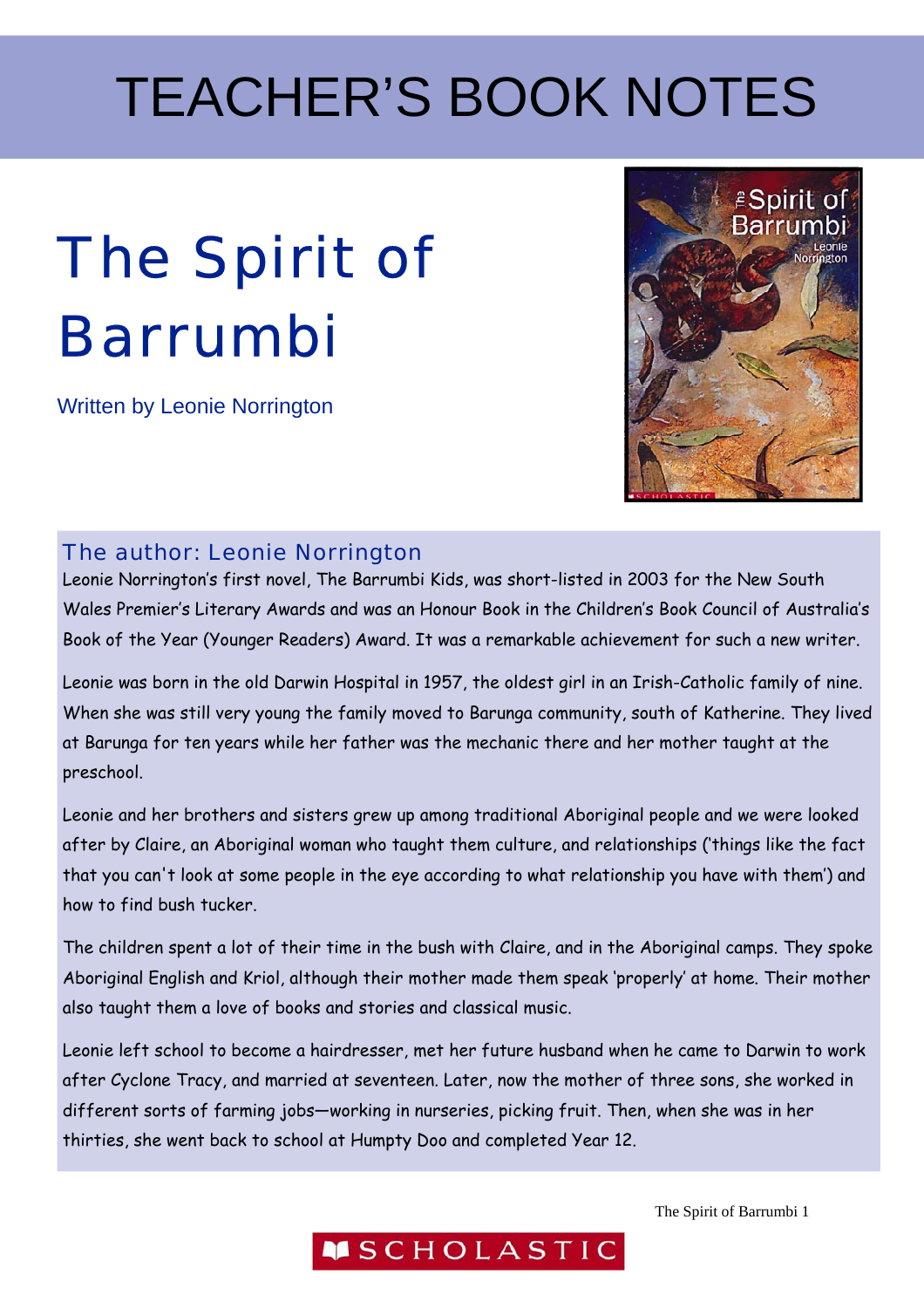#### The author cont...

After matriculating she did a journalism degree at the Northern Territory University. She wrote The Barrumbi Kids while working as a journalist for the Litchfield Times, a local newspaper. The novel was accepted by Omnibus Books and published in 2002. In the same year Leonie was awarded a residency by the Varuna Writers Centre (which gave her 'time to write and write and write') and a

Developing Writers grant from the Literature Board of the Australia Council. She travels around the Northern Territory talking to schoolchildren, and is in demand around Australia as a speaker. Her distinctly Territorian viewpoint and life experiences give her a fresh and original voice.

Leonie is a passionate gardener (she has been a presenter on tropical gardening for ABC-TV's Gardening Australia) and has written a best-selling book on the subject, Tropical Food Gardens. She has also written a title for the Omnibus Solo range, Croc Bait, which she has dedicated to her baby grandson Sean.

#### The Spirit of Barrumbi

Although it may be read quite independently, The Spirit of Barrumbi is a sequel to The Barrumbi Kids. Essentially it continues the lives of the characters introduced in the earlier novel: two families at Long Hole community, one Aboriginal and one white, who are closely linked not by blood but by their commitment to each other and their land. Best mates Dale and Tomias have just left primary school, and Dale's older brother Sean and older sister Megan (Meg) are home from boarding school for the school holidays.

The Spirit of Barrumbi opens where The Barrumbi Kids finishes: in the community camp at Barrumbi, precisely at the point where the Dry breaks and the Wet season begins. Lying awake in his swag after a terrifying dream about Sean, Dale reminds himself where he is, and why: 'Remember, the rain was late? That's why we had to come to Barrumbi ... The old people said it had never been this dry before. So the old lady Caroleena made them come to Barrumbi to do ceremony. To make the rain come. This is what they did in the old days. Every year the people came here to Barrumbi, to the deep waterhole hidden up in the hot dry escarpment between two sheer cliffs of stone …' (Page 3)

Dale dreams that Sean has gone up into Death Adder Ridge, which is prohibited country, sacred country, to find a baby death adder. And, moments later, this is in fact just what Sean does do. He knows he is doing a bad thing, and makes sure that nobody sees him leave the camp, but his carelessness and lack of respect for Aboriginal custom triggers a huge backlash of outrage and resentment.

The Spirit of Barrumbi 2

### **MSCHOLASTIC**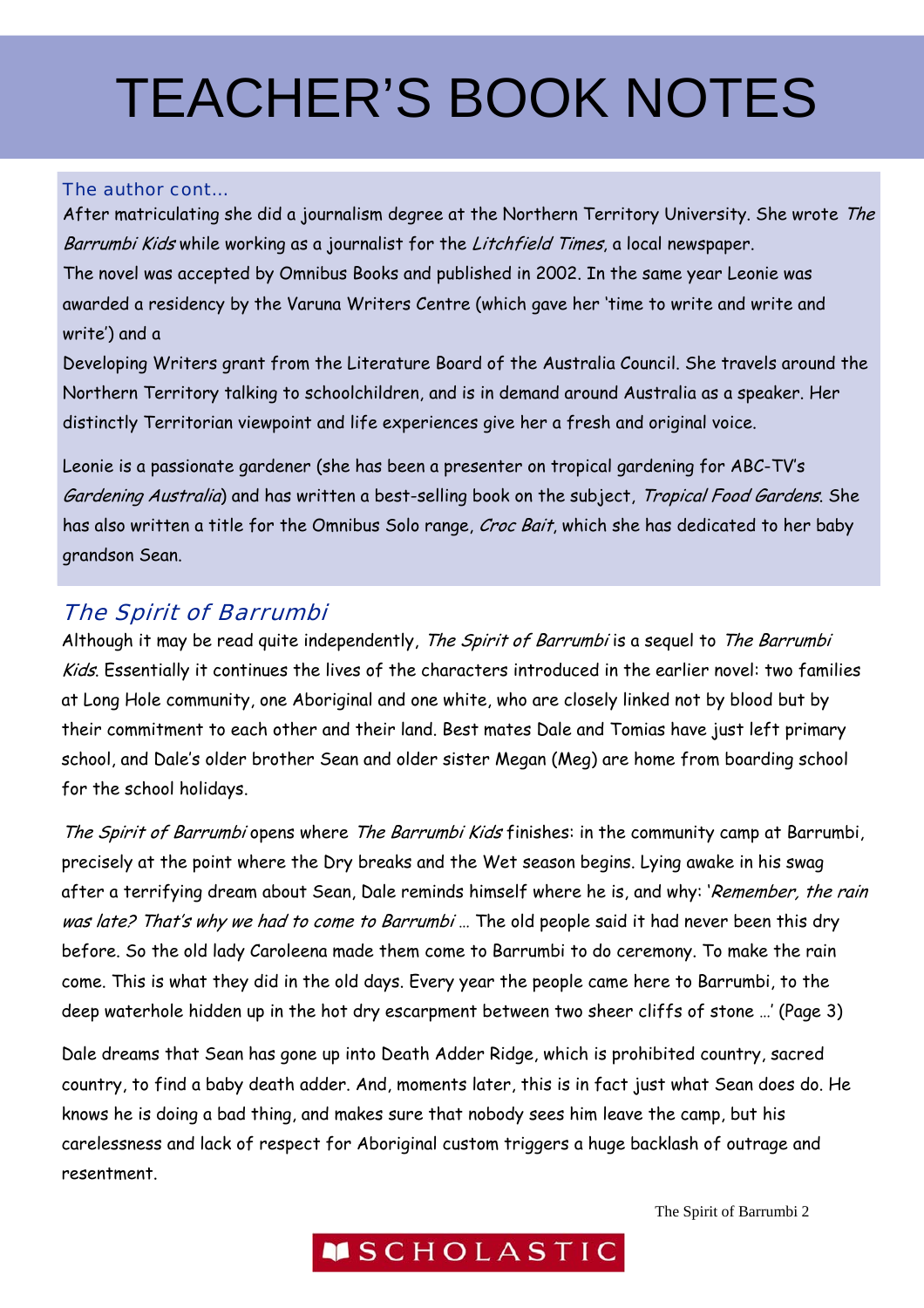In a paragraph that brilliantly encapsulates the different attitudes of white and Aboriginal people, the land itself is shown to be angered at the boy's unwanted presence in this sacred place:

Through the eyes of the peregrine falcon, the tongue of the death adder, the ears of the rock wallaby, the land watches Sean enter the ravine. He intrudes without identifying himself. He squashes a line of greenants as he slides down the banyan tree, leaving them half broken, screaming, glued to the trunk in their own blood, their legs twitching. He tramples a patch of moss, cracking the miniature pine trees, leaving their stems split and broken; he brushes aside a spider's web, breaking the golden threads, forcing the spider to run to safety. (Page 17)

Although he himself is unaware of their impact, it is Sean's careless actions that awaken the land's spirit and initiate the long Wet that brings near- tragedy to the people: 'Inside the rock, inside the soil, inside the trees, it stirs. Lifting, moving, swelling, slipping out as warm vapour through the cracks. Sucking up the panic, swallowing the tension. The air is suddenly thick and moist.' (Page 17)

The long, harsh Dry season is over. Dark clouds boil up. Heavy raindrops fall. And the Wet breaks with a vengeance.

Trapped in Death Adder Ridge, Sean is forced to seek shelter in the cave where the old men have gathered for ceremony. They are angry with him for his arrogant transgression, and keep him with them to teach him the right way. So Sean remains in the escarpment while everyone else goes home to Long Hole, ignorant of his fate.

Sean's father and Sandy, the Aboriginal mechanic who is Dad's best mate, attempt to drive back to Barrumbi to find Sean. Dale and Tomias secretly hitch a ride in the back of the four-wheel-drive, and discover two clues to what has happened: first Tomias finds Sean's boot in Chinaman Creek, and then the boys see his hawk, Sir Galahad. They call the hawk to them and find that a jess on one of his legs has been moved. Later, Dad finds scratched into the jess the words 'MUM IM SAFE—SEAN'. (Page 65)

Sean's parents try to keep secret the fact that their son has broken so serious a taboo, but the truth seeps into the community. As the Wet sets in, and the rain continues to fall, the old people sense that something is wrong.

The kids spy on a meeting at the workshop, climbing on old drums to peek over the wall: Dad and Sandy are sitting, heads down.

One old man's yelling at them, waving a spear, threatening to hit them with his fighting stick. He's

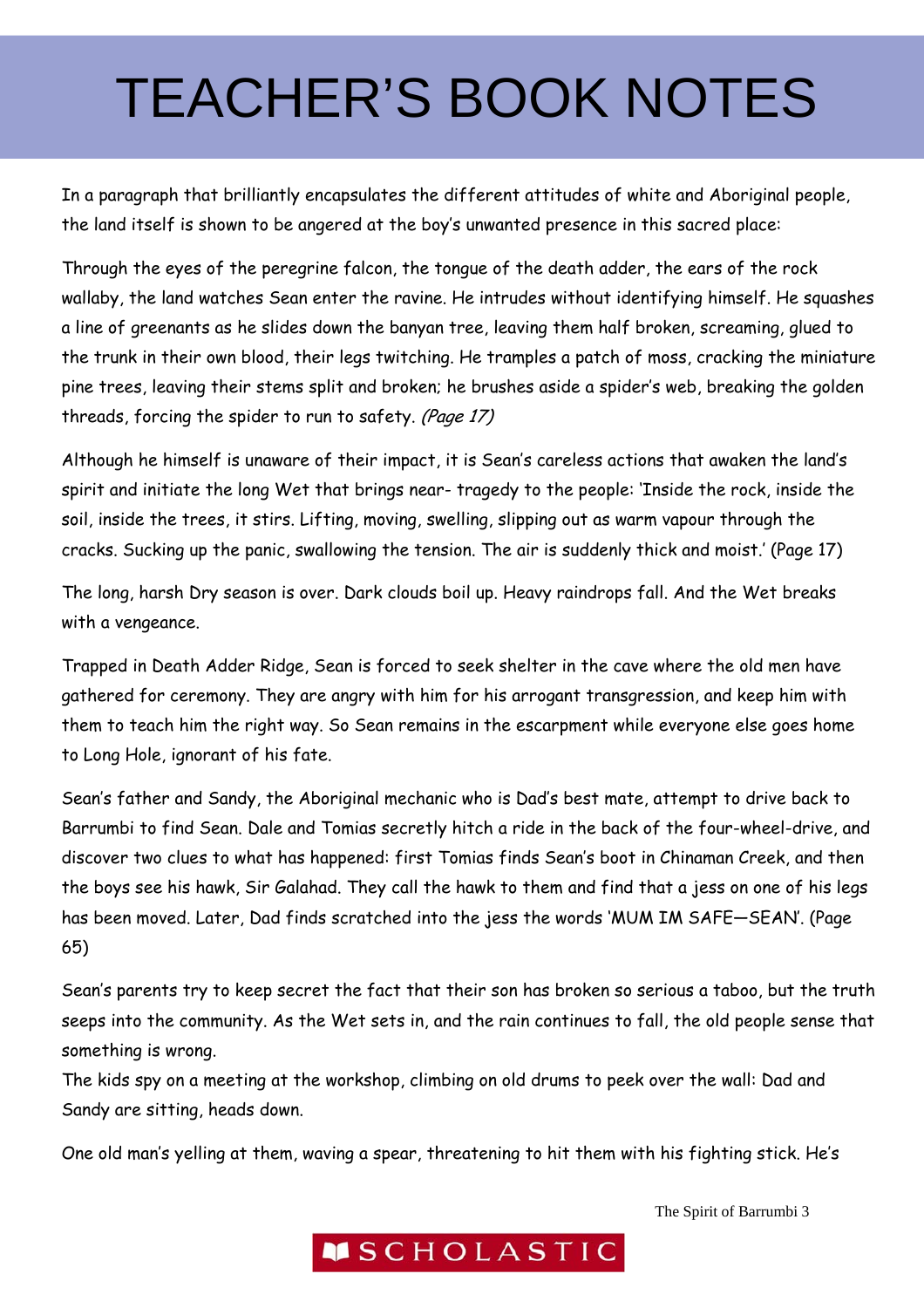yelling about water, the river; something bad's happening— maybe a flood, maybe someone will die. He's really angry because Dad and Sandy didn't tell him what happened at Barrumbi … The old man says that he might have been able to do something to stop the flood if he'd known what happened. But now it's too late. All this rain, he says. Your family caused this problem. You causing this trouble. (Pages 97-98)

Dad tries to explain that what is happening is normal—it's just a big water Wet season—but the old people know better. 'The old man turns his face away from Dad, not wanting to listen to him. It's not just the rain and the rising water, you silly man, he thinks. It's the air. It's things you'll never understand. Something's wrong.' (Page 99)

The rain continues, the water rises, Bottom Camp is flooded out. Families line up one against the other: Caroleena is blamed for allowing Sean's family to go to Barrumbi, and Mavis, Tomias's mother, is blamed for not teaching Sean properly. And the spirit water tries to claim a human life for itself. Sean's brothers and sister, Dale, Jimmy and Lizzie, all have near brushes with drowning. And then the spirit water claims—or nearly claims—a victim: Sean's sister Meg. And the rain stops, and the waters go down.

And soon Sean comes home— 'changed utterly'. Is he a better person? Has he been brainwashed? We learn only that his experience has been at once brutal and dehumanising—and an extraordinary revelation. What happens to Sean, how it affects him, and how his family and friends react to it, forms the powerful core of this book. It introduces issues at the very heart of white/Aboriginal relations and reveals the depth of the cultural divide. There are no easy answers here.

Within the framework of Sean's story many incidents involving the other children show the progression of everyday life during the Wet. Dale, Tomias, Lizzie, Jimmy and Reuben, and the two older girls, Meg and her best friend Jeweleen, are all concerned for Sean's safety, but in the meantime they have fun. They go tubing on the flooded creek; Meg and Jeweleen do each other's hair and drink hot Milo; the boys race their bikes through puddles; the younger kids cake their feet with mud to make mud shoes.

Christmas comes and goes without any presents—all the roads are flooded, so trips to town have not been possible—but Dad and the men at the workshop have a surprise for the kids: a pontoon for them to use on the billabong.

Dale makes a fascinating discovery when he and Tomias are helping to evacuate the old people from their flooded homes in bottom camp. It's an old tin trunk with medals and photos showing Aboriginal

The Spirit of Barrumbi 4

### **MSCHOLASTIC**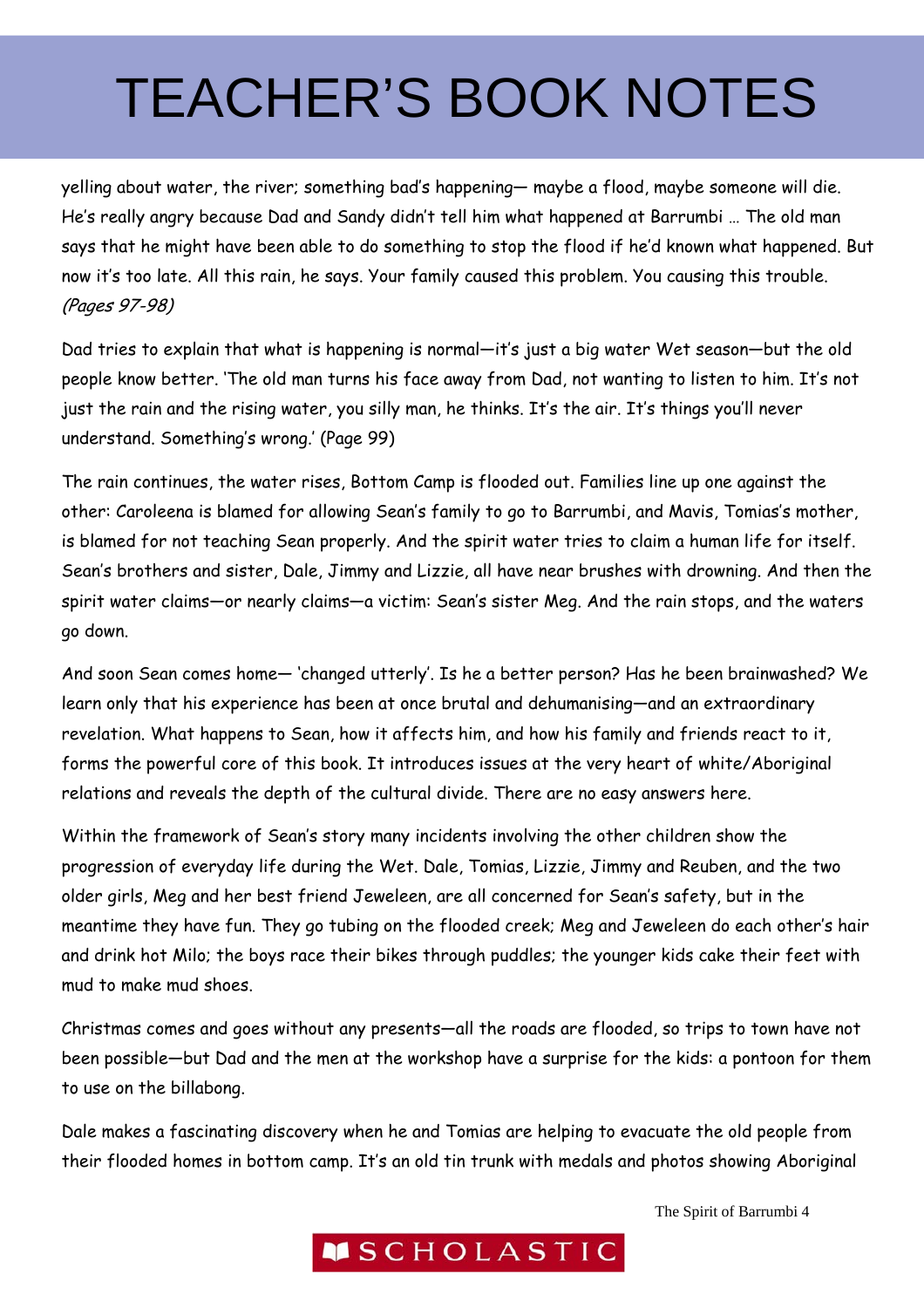soldiers. Suddenly Dale's ideas about Aboriginal people are turned upside-down: there is so much he doesn't know about them. Details throughout the story provide glimpses into the past and hint at lives once lived differently.

They're only half way down the road when they meet a line of old people walking. Some of them carry rifles. These men were stockmen and, still proud of that tradition, wear jeans, checked shirts, riding boots and wide-brimmed hats. A couple of the old men are too proud to wear clothes. They carry spears over their shoulders, their hair is pulled back in headbands, ripples of ceremony scars run across their bare chests like ribs. They walk straight past the Toyota as if it's invisible. (Pages 135-36)

#### Cultural Issues

Even more than The Barrumbi Kids, this novel deals with differences between Aboriginal and white cultures.

The white kids learn about language and bushtucker, and are taught to have respect for spirits and elders, but their attitudes towards Aboriginal traditions of behaviour are tempered by their Western upbringing. In Aboriginal law, for example, if any member of a family has committed a crime, the entire family is punished or ostracised. When Tomias realises that he shouldn't be friends with Dale until the trouble with Sean is over, Dale is left wondering: 'Tomias left us ... Does he reckon it's our fault too? Or worse, is everyone going to ignore us mob now?' (page 101).

Similarly, when Tomias retrieves Sean's boot from Chinaman Creek, he is less worried about Sean's possible fate than horrified because he might have touched 'a dead person's boot' and concerned that Mavis will punish him for such a breach of behaviour. For Dale the boot is just a boot, an indicator of what may have happened to his brother.

Central to the novel is the spirit water, which is seen by the Aboriginal people as an entity with great power. For the white children, it is equally impressive:

'Do you reckon that old man's talking about that flood spirit?' Lizzie whispers. 'You know, that one Mavis told us when we were little. That one what hunts for warm animals and sucks ya blood and stuff? So ya go all like grey and soft?' 'That's just a kids' story to keep ya away from the water.' 'But if it's that spirit, it will stay flooding till someone dies. Till that spirit gets itself a

human body,' Lizzie goes on. (Page 101)

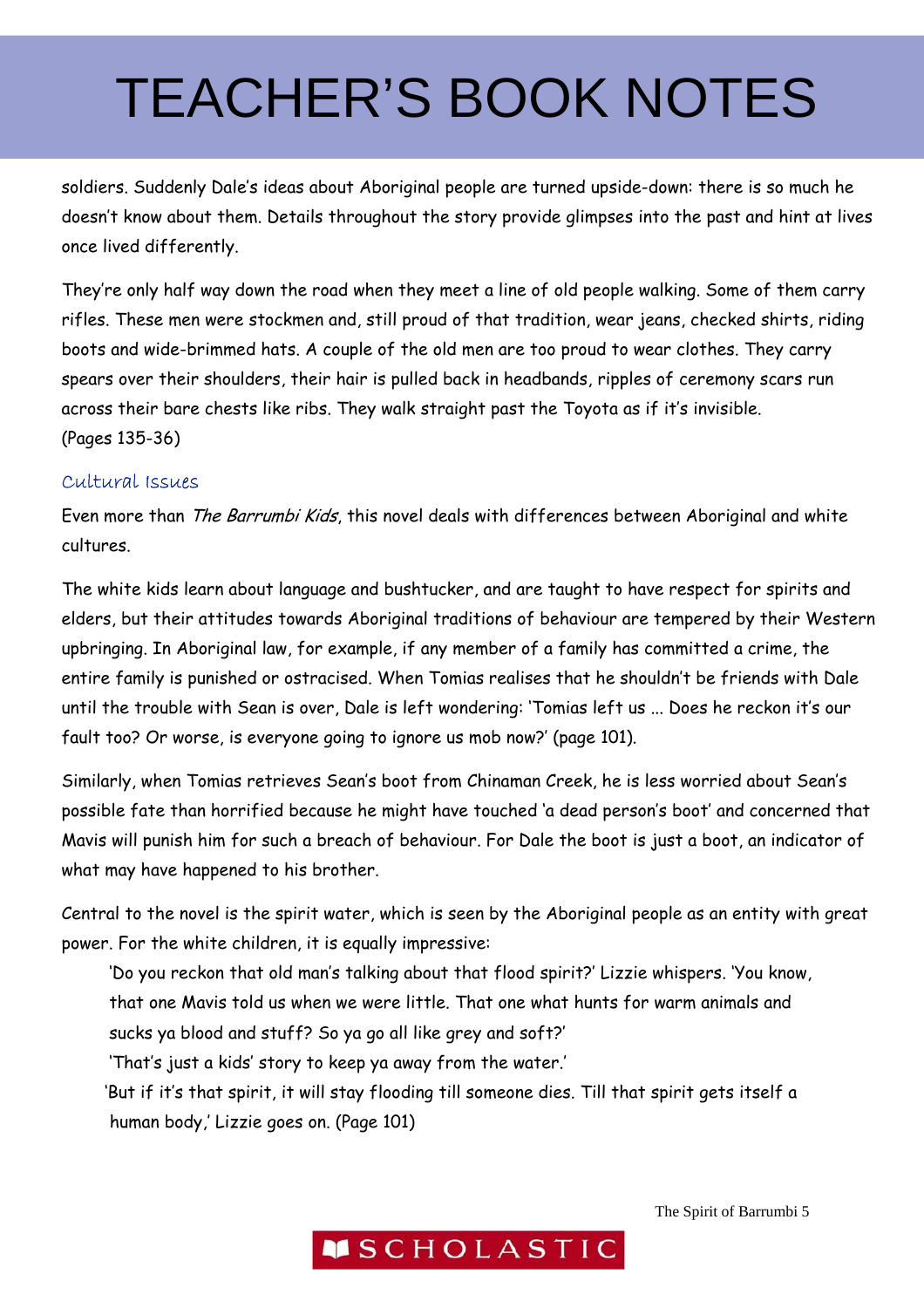They don't discuss their fears with their parents. When Dad wants the kids to help him launch the pontoon in the billabong, Lizzie realises that they can't tell him about their fears of drowning:

… What would they tell Dad? That Dale and Jimmy nearly drowned, and they reckon it was a spirit in the water trying to kill them, and they never told anyone? (page 117)

#### Landscape

The Barrumbi Kids is set during the Dry season. Its landscape is all yellow spear grass and blue sky, flame and smoke, searing heat and drought, culminating in the pressure-cooker atmosphere of the Build-up. The book encompasses the passing of a whole school year.

The Spirit of Barrumbi takes place over a much shorter period—the end-of-year school holidays—but once again the effect of the weather on how the people live, the structure of their lives, is profound. The atmosphere of this book is all dampness and saturation, driving rain, dripping rain, rain tinkling on roofs, sodden land, a milky expanse of slowly moving floodwater, the sudden shock of bright green spear-grass shoots. The wetness pervades everything:

And now it really rains, all week, heavy wild rain, falling in an endless stream. Everything's covered with moisture: clothes are damp, the floor slippery with condensation, the cushions covered with a film of mould. Opium River bridge is washed away. Long Hole river's right up across the causeway. The old ladies have seen signs of crocodiles at the billabong so the kids can't play on the pontoon. It's too cold anyway to go swimming. The kids sit in the boys' bedroom huddled around Jimmy's radio, listening to music crackle from the tiny speaker. They're sick of being wet. (Page 129)

In stark contrast with the sodden community, the steep escarpments around the Barrumbi waterhole (significantly known outside the community only as Missionary Rock Hole) have nobility and magnificence. Like the culture of the Aboriginal people, this outback landscape is harsh and unforgiving, but steeped in spiritual power.

### Notes for Teachers

#### The people

One of the most difficult things for the white people in this novel is how to reconcile their own instinctive feelings with their respect for Aboriginal attitudes. Crucially, this is shown in the scene where Sean's father talks to the young helicopter pilot about the 'touchy business' of rescuing Sean.

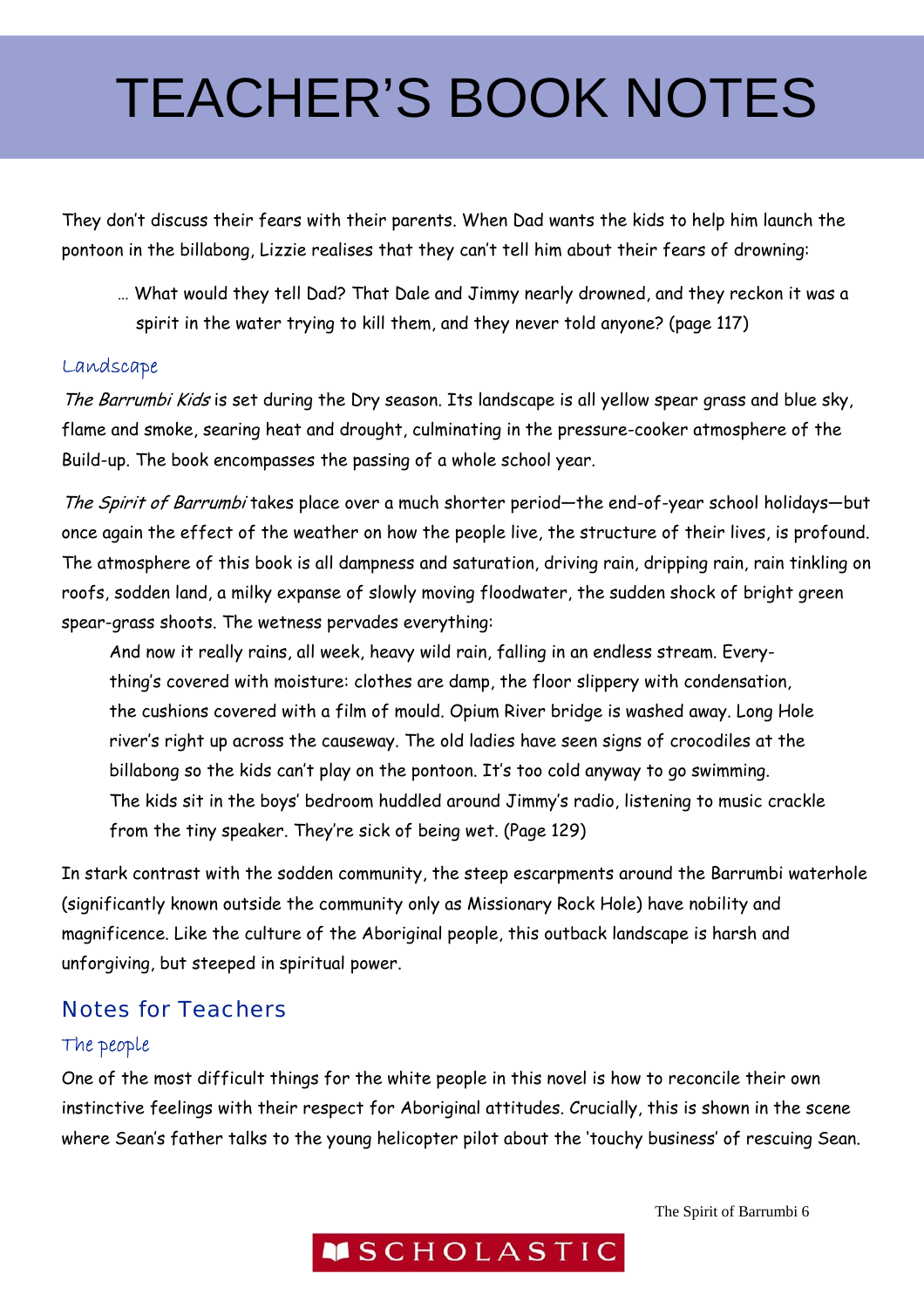#### Notes for Teachers cont...

The pilot doesn't know that Barrumbi is a sacred place: if it was *his* child who was lost, he implies, he would just fly in to rescue him without a second thought. But Sean's father, who has made his life within the Aboriginal community, must make a choice between his feelings as a father and his knowledge of what is right in Aboriginal eyes. Is his choice the 'right' one? Compare the decision he makes here with his furious, self-despising reaction when Sean returns home (pages 183-84). This would make an excellent topic for debate.

- Aboriginal lives have been severely dislocated by white settlement. The Spirit of Barrumbi shows another side to this: that white people, in trying to protect Aboriginal lifestyles and attitudes, can also be compromised and forced to make sacrifices.
- Discuss the Aboriginal system of kinship, where people unrelated in a conventional sense call each other 'sister' or 'mother'. Show how, in this novel, kinship aligns people on opposite sides regardless of their feelings for each other.
- What is the significance of Dale's discovery of the medals and photographs in Old Copper's tin trunk? Research the role of the Aborigines in the Northern Territory during the second world war. Describe the relationship between the black soldiers and their white officers at this time. Would this relationship be different now?
- Compare Aboriginal and Western attitudes towards elderly people, as shown in this novel.
- Compare Aboriginal and Western attitudes towards women, as shown in this novel.

#### The natural world

- At the beginning of the novel Sean is a keen student of biology. How does his spell in the cave with the old men change his attitude to the natural world? Why, when he receives his Christmas present, does he hope that it's not the microscope he has long wanted?
- Compare Western scientific knowledge with Aboriginal knowledge. How do they differ? Can the two be reconciled?
- Research the seasons in the Northern Territory. How do they affect people's lives? Compare the Dry season as portrayed in The Barrumbi Kids with the Wet as described in The Spirit of Barrumbi.
- Talk about 'bushtucker'. List all the foods mentioned in the book.

#### Culture

One of the most striking things about both The Barrumbi Kids and The Spirit of Barrumbi is their deep grounding in Aboriginal spirituality. Leonie Norrington says: 'I have been influenced by two forms of spirituality. My mum's brand of Irish Catholicism, with its emphasis on the magic of the